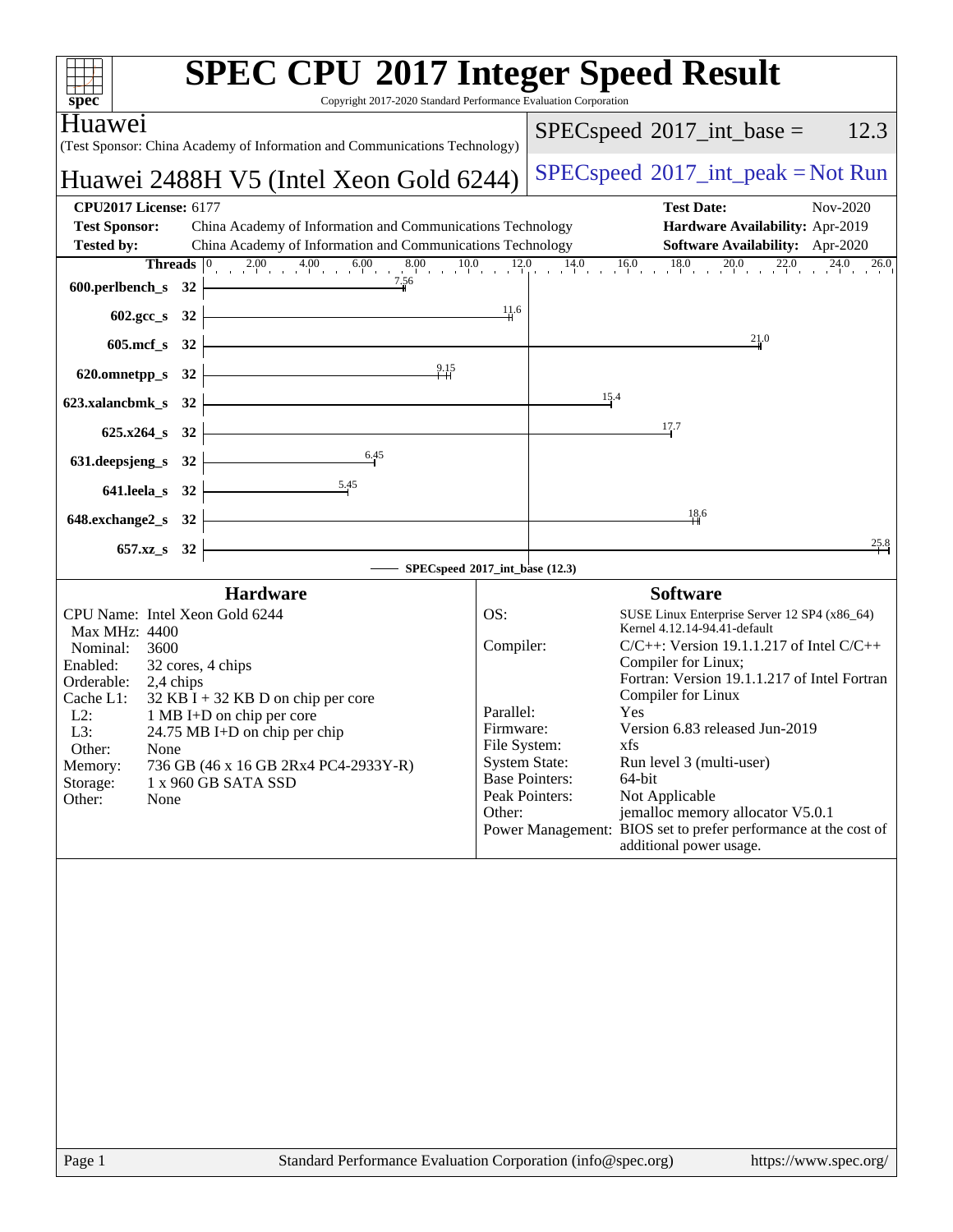

Copyright 2017-2020 Standard Performance Evaluation Corporation

#### Huawei

(Test Sponsor: China Academy of Information and Communications Technology)

 $SPECspeed^{\circ}2017\_int\_base = 12.3$  $SPECspeed^{\circ}2017\_int\_base = 12.3$ 

### Huawei 2488H V5 (Intel Xeon Gold  $6244$ ) [SPECspeed](http://www.spec.org/auto/cpu2017/Docs/result-fields.html#SPECspeed2017intpeak)<sup>®</sup>[2017\\_int\\_peak = N](http://www.spec.org/auto/cpu2017/Docs/result-fields.html#SPECspeed2017intpeak)ot Run

**[Test Sponsor:](http://www.spec.org/auto/cpu2017/Docs/result-fields.html#TestSponsor)** China Academy of Information and Communications Technology **[Hardware Availability:](http://www.spec.org/auto/cpu2017/Docs/result-fields.html#HardwareAvailability)** Apr-2019 **[Tested by:](http://www.spec.org/auto/cpu2017/Docs/result-fields.html#Testedby)** China Academy of Information and Communications Technology **[Software Availability:](http://www.spec.org/auto/cpu2017/Docs/result-fields.html#SoftwareAvailability)** Apr-2020

**[CPU2017 License:](http://www.spec.org/auto/cpu2017/Docs/result-fields.html#CPU2017License)** 6177 **[Test Date:](http://www.spec.org/auto/cpu2017/Docs/result-fields.html#TestDate)** Nov-2020

### **[Results Table](http://www.spec.org/auto/cpu2017/Docs/result-fields.html#ResultsTable)**

|                               | <b>Base</b>    |                |       |                |       |                | <b>Peak</b> |                |                |              |                |              |                |              |
|-------------------------------|----------------|----------------|-------|----------------|-------|----------------|-------------|----------------|----------------|--------------|----------------|--------------|----------------|--------------|
| <b>Benchmark</b>              | <b>Threads</b> | <b>Seconds</b> | Ratio | <b>Seconds</b> | Ratio | <b>Seconds</b> | Ratio       | <b>Threads</b> | <b>Seconds</b> | <b>Ratio</b> | <b>Seconds</b> | <b>Ratio</b> | <b>Seconds</b> | <b>Ratio</b> |
| $600.$ perlbench $\mathsf{S}$ | 32             | 236            | 7.52  | 233            | 7.62  | 235            | 7.56        |                |                |              |                |              |                |              |
| $602.\text{sec}\_\text{s}$    | 32             | 342            | 11.6  | 342            | 11.6  | 346            | 11.5        |                |                |              |                |              |                |              |
| $605$ .mcf s                  | 32             | 224            | 21.0  | 225            | 21.0  | 225            | 20.9        |                |                |              |                |              |                |              |
| 620.omnetpp_s                 | 32             | 175            | 9.32  | <u>178</u>     | 9.15  | 184            | 8.84        |                |                |              |                |              |                |              |
| 623.xalancbmk s               | 32             | 92.2           | 15.4  | 92.1           | 15.4  | 92.1           | 15.4        |                |                |              |                |              |                |              |
| $625.x264$ s                  | 32             | 100            | 17.6  | 99.9           | 17.7  | 99.9           | 17.7        |                |                |              |                |              |                |              |
| 631.deepsjeng_s               | 32             | 222            | 6.45  | 222            | 6.45  | 222            | 6.45        |                |                |              |                |              |                |              |
| 641.leela s                   | 32             | 313            | 5.45  | <b>313</b>     | 5.45  | 313            | 5.45        |                |                |              |                |              |                |              |
| 648.exchange2_s               | 32             | 159            | 18.5  | 157            | 18.7  | 158            | 18.6        |                |                |              |                |              |                |              |
| $657.xz$ <sub>_S</sub>        | 32             | 239            | 25.8  | 239            | 25.9  | 243            | 25.5        |                |                |              |                |              |                |              |
| $SPECspeed*2017$ int base =   |                |                | 12.3  |                |       |                |             |                |                |              |                |              |                |              |

**[SPECspeed](http://www.spec.org/auto/cpu2017/Docs/result-fields.html#SPECspeed2017intpeak)[2017\\_int\\_peak =](http://www.spec.org/auto/cpu2017/Docs/result-fields.html#SPECspeed2017intpeak) Not Run**

Results appear in the [order in which they were run.](http://www.spec.org/auto/cpu2017/Docs/result-fields.html#RunOrder) Bold underlined text [indicates a median measurement.](http://www.spec.org/auto/cpu2017/Docs/result-fields.html#Median)

#### **[Compiler Notes](http://www.spec.org/auto/cpu2017/Docs/result-fields.html#CompilerNotes)**

 The inconsistent Compiler version information under Compiler Version section is due to a discrepancy in Intel Compiler. The correct version of C/C++ compiler is: Version 19.1.1.217 Build 20200306 Compiler for Linux The correct version of Fortran compiler is: Version 19.1.1.217 Build 20200306 Compiler for Linux

#### **[Operating System Notes](http://www.spec.org/auto/cpu2017/Docs/result-fields.html#OperatingSystemNotes)**

Stack size set to unlimited using "ulimit -s unlimited"

#### **[Environment Variables Notes](http://www.spec.org/auto/cpu2017/Docs/result-fields.html#EnvironmentVariablesNotes)**

```
Environment variables set by runcpu before the start of the run:
KMP_AFFINITY = "granularity=fine,compact,1,0"
LD_LIBRARY_PATH =
      "/opt/intel/compilers_and_libraries_2020.1.217/linux/compiler/lib/intel6
      4:/usr/local/jemalloc64-5.0.1"
MALLOC_CONF = "retain:true"
OMP_STACKSIZE = "192M"
```
#### **[General Notes](http://www.spec.org/auto/cpu2017/Docs/result-fields.html#GeneralNotes)**

 NA: The test sponsor attests, as of date of publication, that CVE-2017-5754 (Meltdown) is mitigated in the system as tested and documented. Yes: The test sponsor attests, as of date of publication, that CVE-2017-5753 (Spectre variant 1) is mitigated in the system as tested and documented. Yes: The test sponsor attests, as of date of publication, that CVE-2017-5715 (Spectre variant 2)

**(Continued on next page)**

| Page 2 | Standard Performance Evaluation Corporation (info@spec.org) | https://www.spec.org/ |
|--------|-------------------------------------------------------------|-----------------------|
|        |                                                             |                       |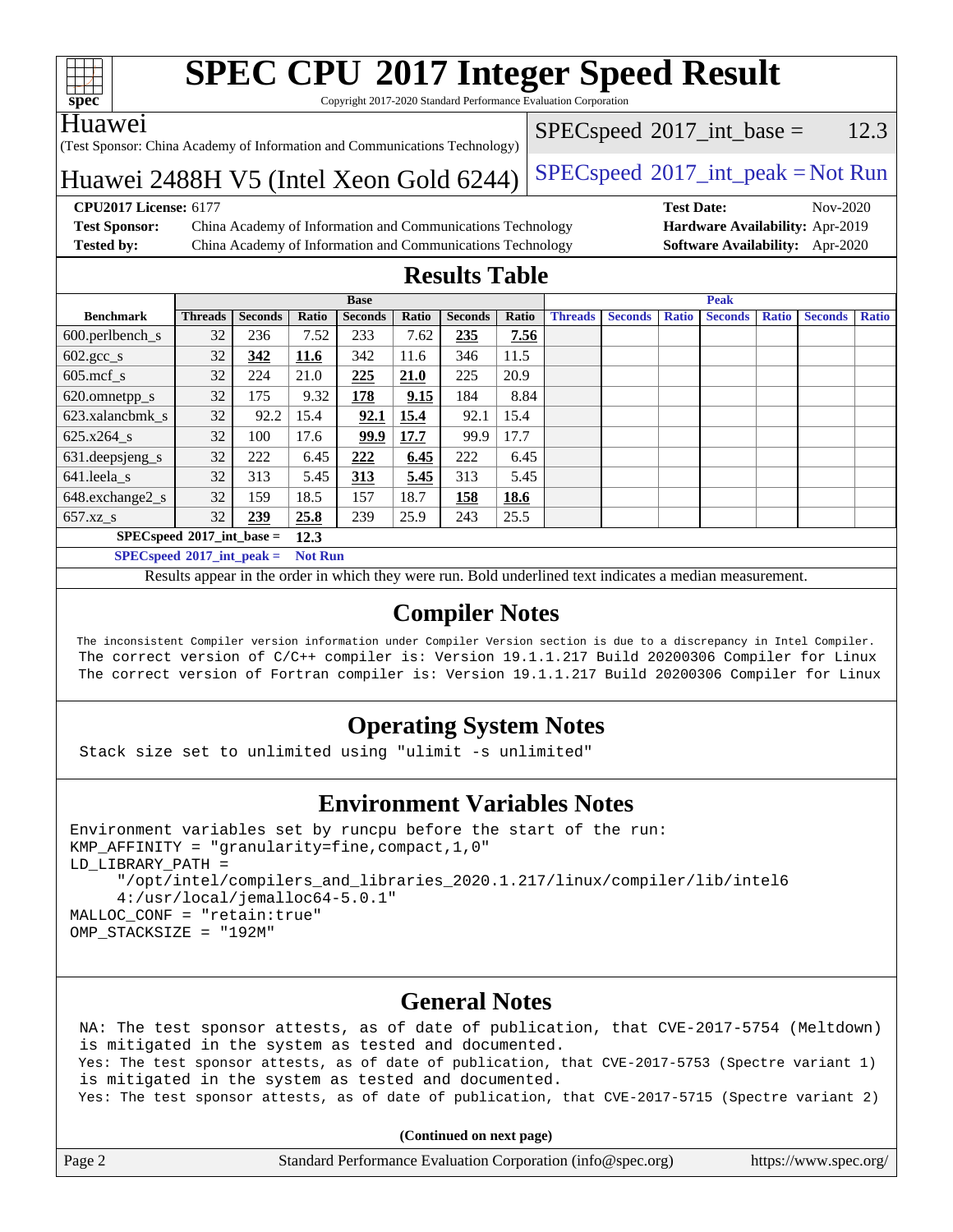

Copyright 2017-2020 Standard Performance Evaluation Corporation

Huawei

(Test Sponsor: China Academy of Information and Communications Technology)  $SPECspeed^{\circ}2017\_int\_base = 12.3$  $SPECspeed^{\circ}2017\_int\_base = 12.3$ 

#### Huawei 2488H V5 (Intel Xeon Gold  $6244$ )  $SPEC speed^{\circ}2017\_int\_peak = Not Run$

**[CPU2017 License:](http://www.spec.org/auto/cpu2017/Docs/result-fields.html#CPU2017License)** 6177 **[Test Date:](http://www.spec.org/auto/cpu2017/Docs/result-fields.html#TestDate)** Nov-2020 **[Test Sponsor:](http://www.spec.org/auto/cpu2017/Docs/result-fields.html#TestSponsor)** China Academy of Information and Communications Technology **[Hardware Availability:](http://www.spec.org/auto/cpu2017/Docs/result-fields.html#HardwareAvailability)** Apr-2019 **[Tested by:](http://www.spec.org/auto/cpu2017/Docs/result-fields.html#Testedby)** China Academy of Information and Communications Technology **[Software Availability:](http://www.spec.org/auto/cpu2017/Docs/result-fields.html#SoftwareAvailability)** Apr-2020

### **[General Notes \(Continued\)](http://www.spec.org/auto/cpu2017/Docs/result-fields.html#GeneralNotes)**

 is mitigated in the system as tested and documented. Transparent Huge Pages enabled by default Prior to runcpu invocation Filesystem page cache synced and cleared with: sync; echo 3> /proc/sys/vm/drop\_caches jemalloc, a general purpose malloc implementation built with the RedHat Enterprise 7.5, and the system compiler gcc 4.8.5 sources available from jemalloc.net or <https://github.com/jemalloc/jemalloc/releases>

#### **[Platform Notes](http://www.spec.org/auto/cpu2017/Docs/result-fields.html#PlatformNotes)**

Page 3 Standard Performance Evaluation Corporation [\(info@spec.org\)](mailto:info@spec.org) <https://www.spec.org/> BIOS configuration: Power Policy Set to Load Balance Hyper-Threading Set to Disabled XPT Prefetch Set to Enabled Sysinfo program /spec2017/bin/sysinfo Rev: r6365 of 2019-08-21 295195f888a3d7edb1e6e46a485a0011 running on linux-mb4p Sat Nov 7 14:56:29 2020 SUT (System Under Test) info as seen by some common utilities. For more information on this section, see <https://www.spec.org/cpu2017/Docs/config.html#sysinfo> From /proc/cpuinfo model name : Intel(R) Xeon(R) Gold 6244 CPU @ 3.60GHz 4 "physical id"s (chips) 32 "processors" cores, siblings (Caution: counting these is hw and system dependent. The following excerpts from /proc/cpuinfo might not be reliable. Use with caution.) cpu cores : 8 siblings : 8 physical 0: cores 1 2 3 9 18 24 27 physical 1: cores 2 9 17 19 20 25 26 27 physical 2: cores 1 2 4 8 11 18 19 24 physical 3: cores 1 2 3 4 9 11 25 27 From lscpu: Architecture: x86\_64 CPU op-mode(s): 32-bit, 64-bit Byte Order: Little Endian  $CPU(s):$  32 On-line CPU(s) list: 0-31 Thread(s) per core: 1 Core(s) per socket: 8 Socket(s): 4 **(Continued on next page)**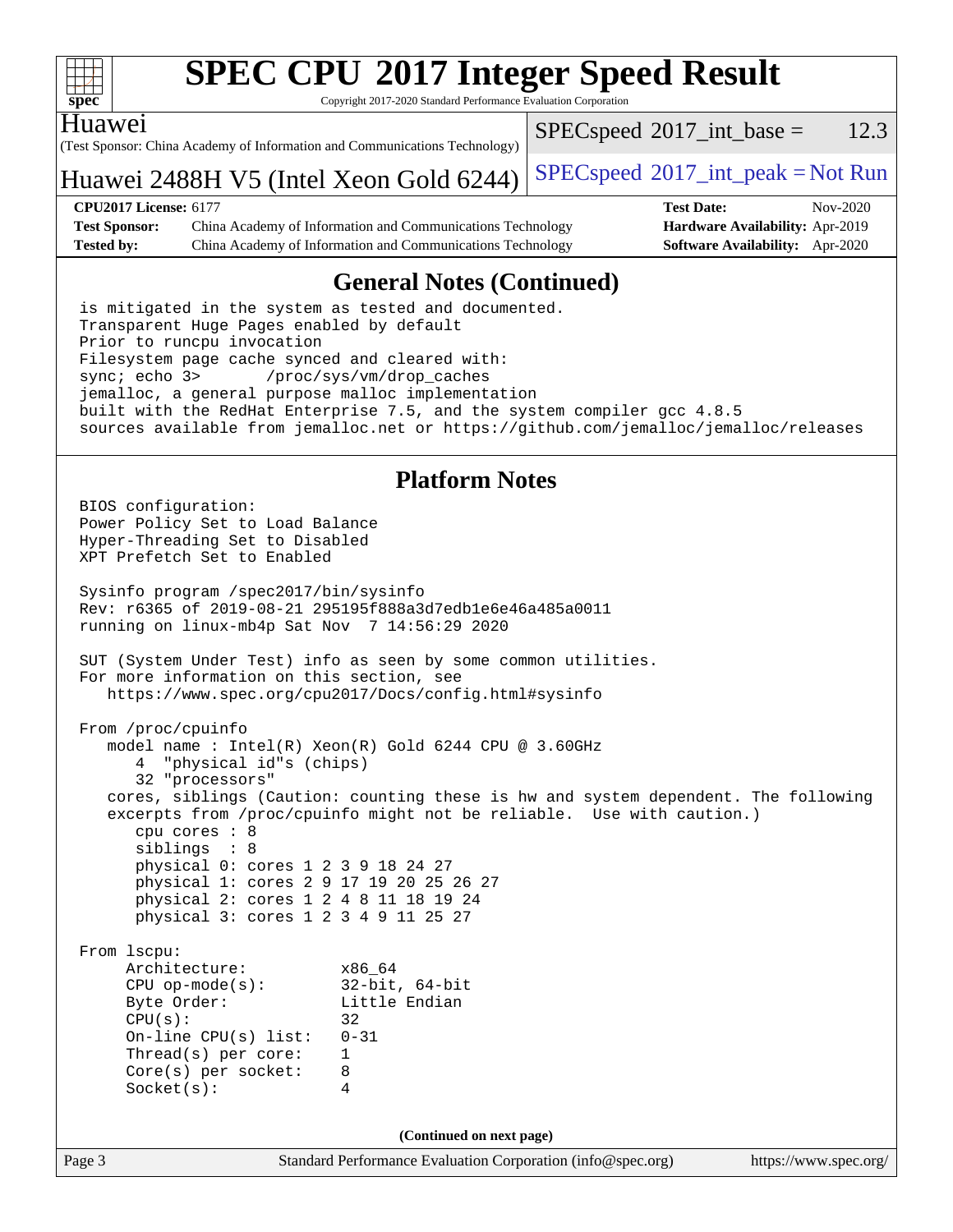| S<br>e<br>Ù |  |  |  |  |  |
|-------------|--|--|--|--|--|

Copyright 2017-2020 Standard Performance Evaluation Corporation

Huawei

(Test Sponsor: China Academy of Information and Communications Technology)

Huawei 2488H V5 (Intel Xeon Gold  $6244$ )  $SPEC speed^{\circ}2017\_int\_peak = Not Run$ 

 $SPECspeed^{\circ}2017\_int\_base = 12.3$  $SPECspeed^{\circ}2017\_int\_base = 12.3$ 

### **[CPU2017 License:](http://www.spec.org/auto/cpu2017/Docs/result-fields.html#CPU2017License)** 6177 **[Test Date:](http://www.spec.org/auto/cpu2017/Docs/result-fields.html#TestDate)** Nov-2020

**[Test Sponsor:](http://www.spec.org/auto/cpu2017/Docs/result-fields.html#TestSponsor)** China Academy of Information and Communications Technology **[Hardware Availability:](http://www.spec.org/auto/cpu2017/Docs/result-fields.html#HardwareAvailability)** Apr-2019 **[Tested by:](http://www.spec.org/auto/cpu2017/Docs/result-fields.html#Testedby)** China Academy of Information and Communications Technology **[Software Availability:](http://www.spec.org/auto/cpu2017/Docs/result-fields.html#SoftwareAvailability)** Apr-2020

#### **[Platform Notes \(Continued\)](http://www.spec.org/auto/cpu2017/Docs/result-fields.html#PlatformNotes)**

| NUMA $node(s):$                | 4                                             |
|--------------------------------|-----------------------------------------------|
| Vendor ID:                     | GenuineIntel                                  |
| $CPU$ family:                  | 6                                             |
| Model:                         | 85                                            |
| Model name:                    | $Intel(R)$ Xeon $(R)$ Gold 6244 CPU @ 3.60GHz |
| Stepping:                      | 7                                             |
| CPU MHz:                       | 3600.000                                      |
| $CPU$ max $MHz$ :              | 4400.0000                                     |
| CPU min MHz:                   | 1200.0000                                     |
| BogoMIPS:                      | 7200.00                                       |
| Virtualization:                | $VT - x$                                      |
| $L1d$ cache:                   | 32K                                           |
| $L1i$ cache:                   | 32K                                           |
| $L2$ cache:                    | 1024K                                         |
| $L3$ cache:                    | 25344K                                        |
| NUMA $node0$ $CPU(s): 0-7$     |                                               |
| NUMA nodel $CPU(s): 8-15$      |                                               |
| NUMA $node2$ $CPU(s):$ $16-23$ |                                               |
| NUMA $node3$ CPU $(s):$ 24-31  |                                               |
| Flaqs:                         | fpu vme de pse tsc msr pae mce cx8 apic sep n |
|                                |                                               |

mtrr pge mca cmov pat pse36 clflush dts acpi mmx fxsr sse sse2 ss ht tm pbe syscall nx pdpe1gb rdtscp lm constant\_tsc art arch\_perfmon pebs bts rep\_good nopl xtopology nonstop\_tsc cpuid aperfmperf pni pclmulqdq dtes64 monitor ds\_cpl vmx smx est tm2 ssse3 sdbg fma cx16 xtpr pdcm pcid dca sse4\_1 sse4\_2 x2apic movbe popcnt tsc\_deadline\_timer aes xsave avx f16c rdrand lahf\_lm abm 3dnowprefetch cpuid\_fault epb cat\_l3 cdp\_l3 invpcid\_single ssbd mba ibrs ibpb stibp tpr\_shadow vnmi flexpriority ept vpid fsgsbase tsc\_adjust bmi1 hle avx2 smep bmi2 erms invpcid rtm cqm mpx rdt\_a avx512f avx512dq rdseed adx smap clflushopt clwb intel\_pt avx512cd avx512bw avx512vl xsaveopt xsavec xgetbv1 xsaves cqm\_llc cqm\_occup\_llc cqm\_mbm\_total cqm\_mbm\_local dtherm ida arat pln pts pku ospke avx512\_vnni flush\_l1d arch\_capabilities

 /proc/cpuinfo cache data cache size : 25344 KB

 From numactl --hardware WARNING: a numactl 'node' might or might not correspond to a physical chip. available: 4 nodes (0-3) node 0 cpus: 0 1 2 3 4 5 6 7 node 0 size: 192728 MB node 0 free: 192354 MB node 1 cpus: 8 9 10 11 12 13 14 15 node 1 size: 161245 MB node 1 free: 160913 MB node 2 cpus: 16 17 18 19 20 21 22 23 node 2 size: 193530 MB node 2 free: 193349 MB node 3 cpus: 24 25 26 27 28 29 30 31

**(Continued on next page)**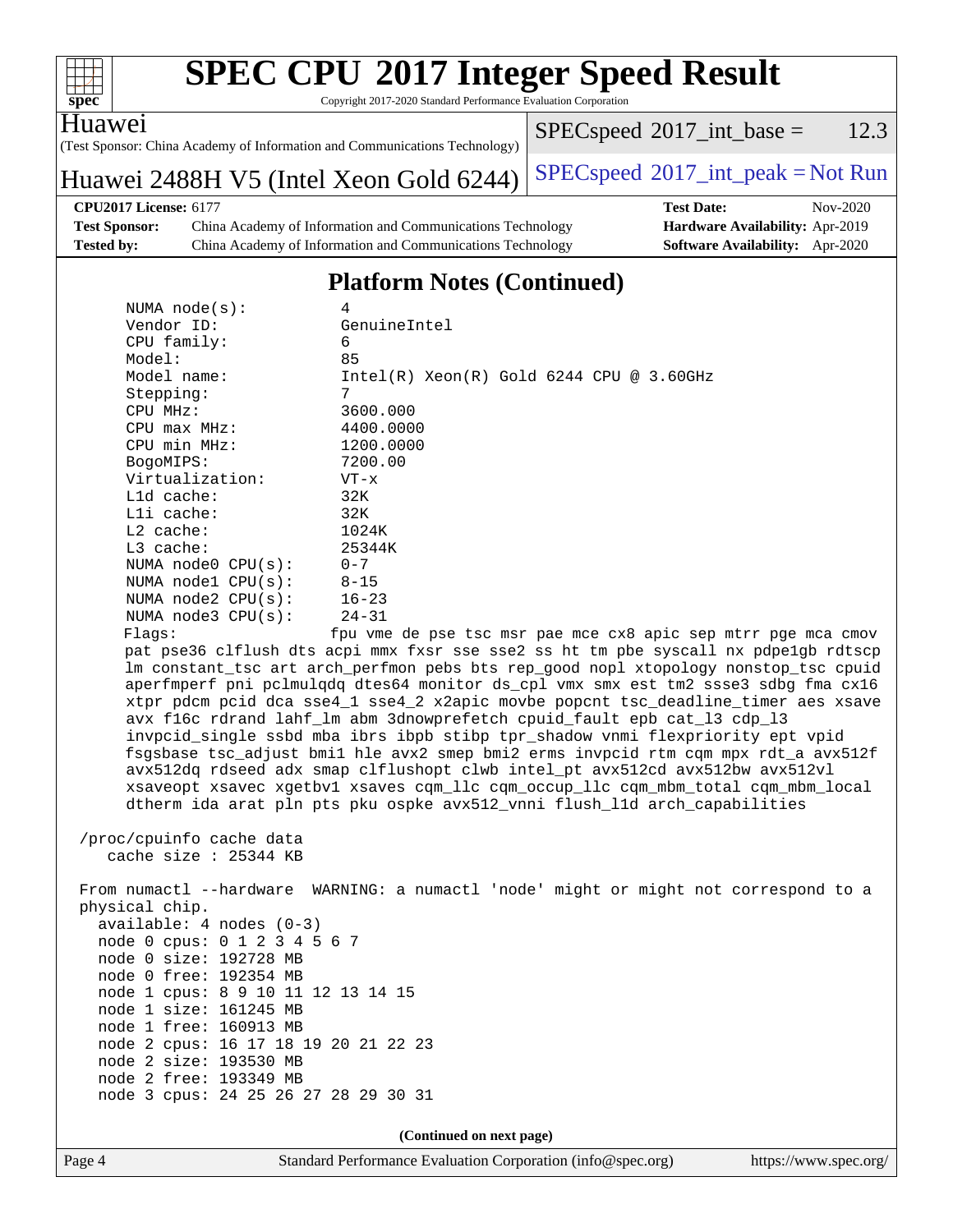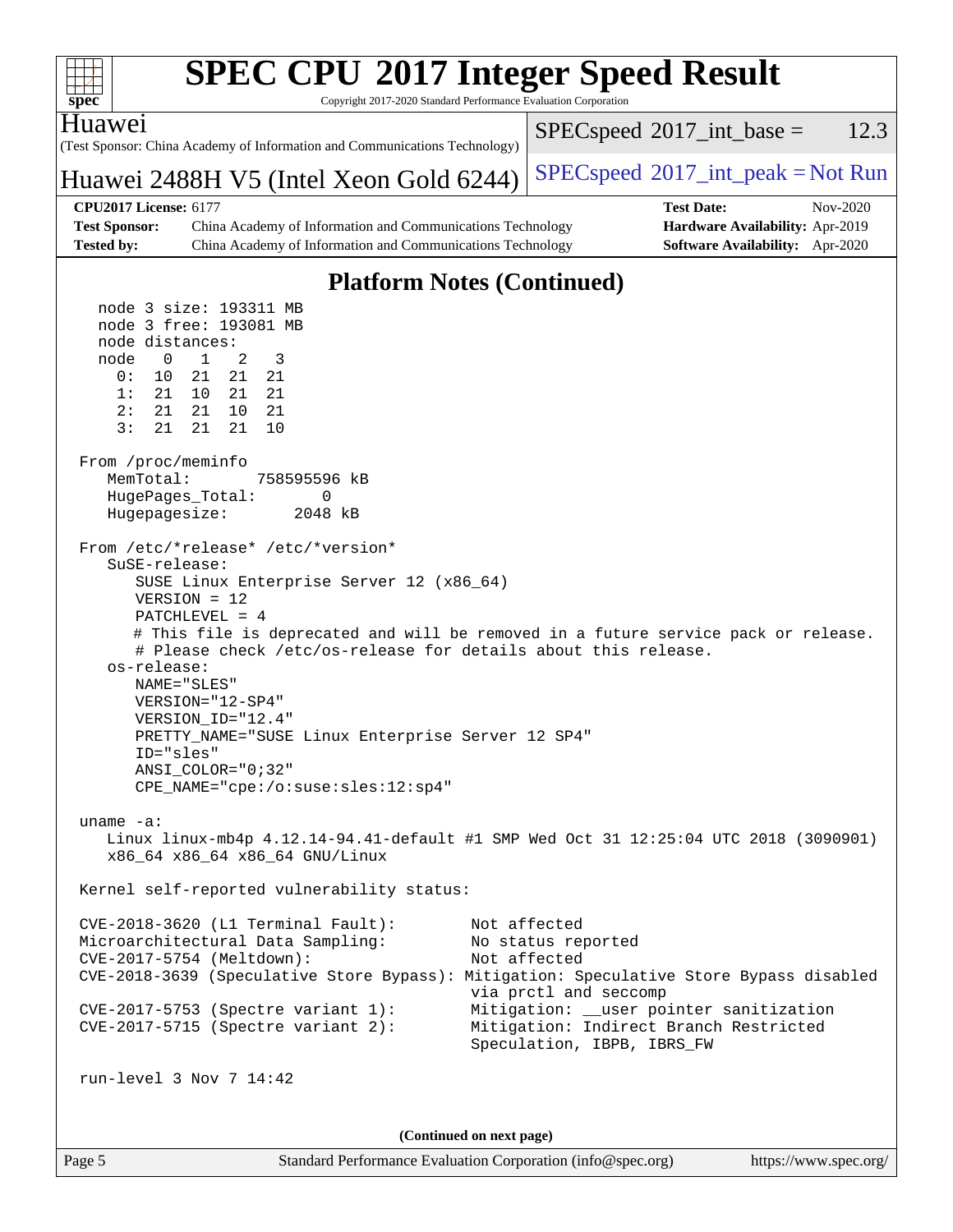| spec <sup>®</sup>                                                         | <b>SPEC CPU®2017 Integer Speed Result</b><br>Copyright 2017-2020 Standard Performance Evaluation Corporation                                                                                                                                                                                                                                                                                                           |                                               |                                                                                |
|---------------------------------------------------------------------------|------------------------------------------------------------------------------------------------------------------------------------------------------------------------------------------------------------------------------------------------------------------------------------------------------------------------------------------------------------------------------------------------------------------------|-----------------------------------------------|--------------------------------------------------------------------------------|
| Huawei                                                                    | (Test Sponsor: China Academy of Information and Communications Technology)                                                                                                                                                                                                                                                                                                                                             | $SPEC speed^{\circ}2017\_int\_base =$         | 12.3                                                                           |
|                                                                           | Huawei 2488H V5 (Intel Xeon Gold 6244)                                                                                                                                                                                                                                                                                                                                                                                 | $SPEC speed^{\circ}2017\_int\_peak = Not Run$ |                                                                                |
| <b>CPU2017 License: 6177</b><br><b>Test Sponsor:</b><br><b>Tested by:</b> | China Academy of Information and Communications Technology<br>China Academy of Information and Communications Technology                                                                                                                                                                                                                                                                                               | <b>Test Date:</b>                             | Nov-2020<br>Hardware Availability: Apr-2019<br>Software Availability: Apr-2020 |
|                                                                           | <b>Platform Notes (Continued)</b>                                                                                                                                                                                                                                                                                                                                                                                      |                                               |                                                                                |
| Filesystem<br>$/\text{dev/sda}$ 3                                         | SPEC is set to: /spec2017<br>Used Avail Use% Mounted on<br>Size<br>Type<br>xfs<br>883G<br>37G 847G<br>$5\%$ /                                                                                                                                                                                                                                                                                                          |                                               |                                                                                |
| BIOS:<br>Vendor:<br>Serial:                                               | From /sys/devices/virtual/dmi/id<br>INSYDE Corp. 6.83 06/29/2019<br>Huawei<br>Product: 2488H V5<br>Product Family: Purley<br>Huawei                                                                                                                                                                                                                                                                                    |                                               |                                                                                |
| Memory:                                                                   | Additional information from dmidecode follows. WARNING: Use caution when you interpret<br>this section. The 'dmidecode' program reads system data which is "intended to allow<br>hardware to be accurately determined", but the intent may not be met, as there are<br>frequent changes to hardware, firmware, and the "DMTF SMBIOS" standard.<br>2x NO DIMM NO DIMM<br>46x Samsung M393A2K43CB2-CVF 16 GB 2 rank 2933 |                                               |                                                                                |
|                                                                           | (End of data from sysinfo program)                                                                                                                                                                                                                                                                                                                                                                                     |                                               |                                                                                |
|                                                                           | <b>Compiler Version Notes</b>                                                                                                                                                                                                                                                                                                                                                                                          |                                               |                                                                                |
| C                                                                         | 600.perlbench_s(base) 602.gcc_s(base) 605.mcf_s(base)<br>$625.x264_s(base) 657.xz_s(base)$                                                                                                                                                                                                                                                                                                                             |                                               |                                                                                |
|                                                                           | Intel(R) C Compiler for applications running on $Intel(R) 64$ , Version 2021.1<br>NextGen Build 20200304<br>Copyright (C) 1985-2020 Intel Corporation. All rights reserved.                                                                                                                                                                                                                                            |                                               |                                                                                |
|                                                                           |                                                                                                                                                                                                                                                                                                                                                                                                                        |                                               |                                                                                |
| $C++$                                                                     | 620.omnetpp_s(base) 623.xalancbmk_s(base) 631.deepsjeng_s(base)<br>641.leela_s(base)                                                                                                                                                                                                                                                                                                                                   |                                               |                                                                                |
|                                                                           | Intel(R) C++ Compiler for applications running on Intel(R) $64$ , Version 2021.1<br>NextGen Build 20200304<br>Copyright (C) 1985-2020 Intel Corporation. All rights reserved.                                                                                                                                                                                                                                          |                                               |                                                                                |
|                                                                           | Fortran $  648$ . exchange $2_s$ (base)                                                                                                                                                                                                                                                                                                                                                                                |                                               |                                                                                |
|                                                                           | Intel(R) Fortran Intel(R) 64 Compiler for applications running on Intel(R)<br>64, Version 19.1.1.217 Build 20200306                                                                                                                                                                                                                                                                                                    |                                               |                                                                                |
|                                                                           | (Continued on next page)                                                                                                                                                                                                                                                                                                                                                                                               |                                               |                                                                                |
| Page 6                                                                    | Standard Performance Evaluation Corporation (info@spec.org)                                                                                                                                                                                                                                                                                                                                                            |                                               | https://www.spec.org/                                                          |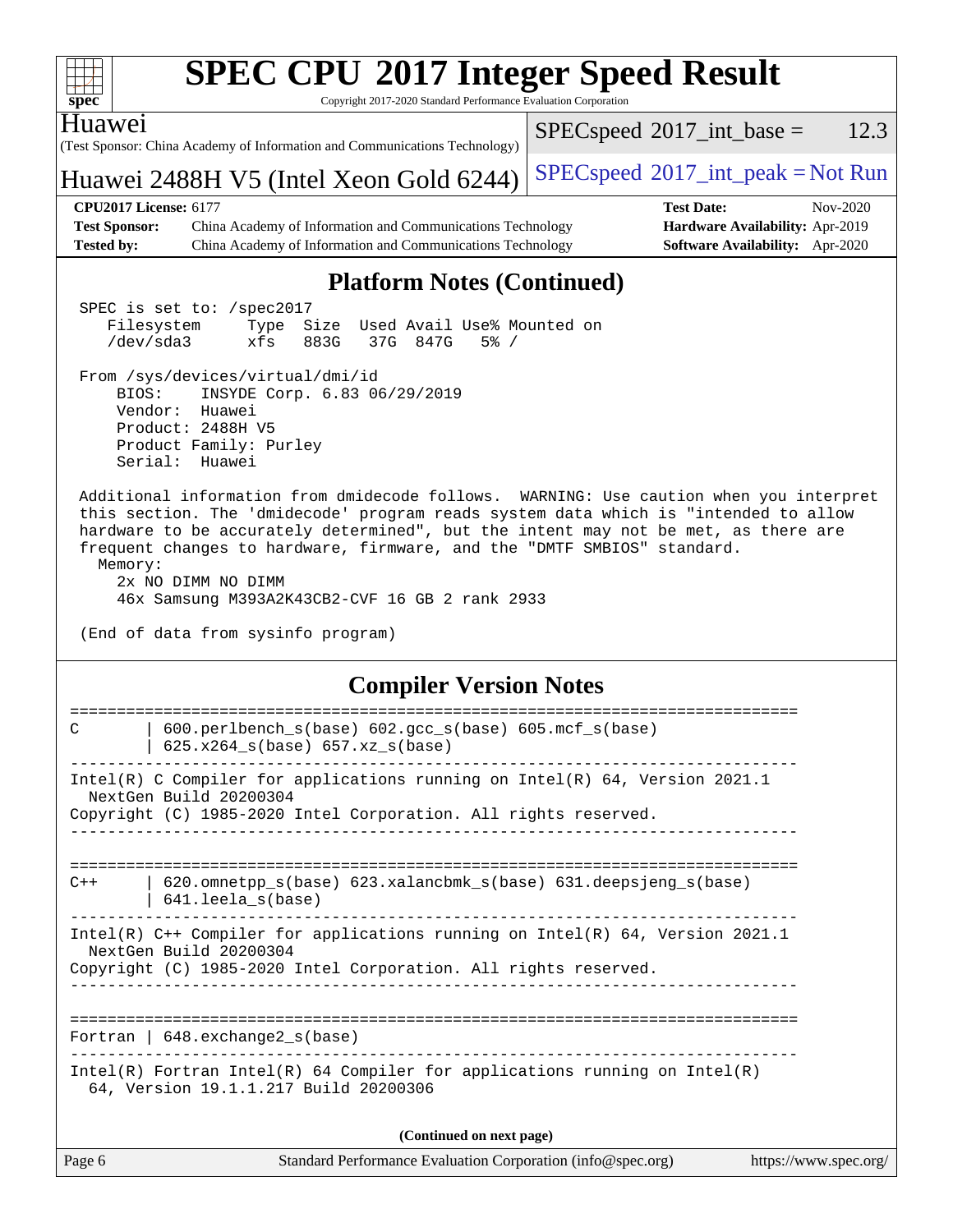![](_page_6_Picture_0.jpeg)

Copyright 2017-2020 Standard Performance Evaluation Corporation

(Test Sponsor: China Academy of Information and Communications Technology) Huawei

 $SPECspeed^{\circ}2017\_int\_base = 12.3$  $SPECspeed^{\circ}2017\_int\_base = 12.3$ 

#### Huawei 2488H V5 (Intel Xeon Gold  $6244$ )  $SPEC speed^{\circ}2017\_int\_peak = Not Run$

#### **[CPU2017 License:](http://www.spec.org/auto/cpu2017/Docs/result-fields.html#CPU2017License)** 6177 **[Test Date:](http://www.spec.org/auto/cpu2017/Docs/result-fields.html#TestDate)** Nov-2020 **[Test Sponsor:](http://www.spec.org/auto/cpu2017/Docs/result-fields.html#TestSponsor)** China Academy of Information and Communications Technology **[Hardware Availability:](http://www.spec.org/auto/cpu2017/Docs/result-fields.html#HardwareAvailability)** Apr-2019

**[Tested by:](http://www.spec.org/auto/cpu2017/Docs/result-fields.html#Testedby)** China Academy of Information and Communications Technology **[Software Availability:](http://www.spec.org/auto/cpu2017/Docs/result-fields.html#SoftwareAvailability)** Apr-2020

### **[Compiler Version Notes \(Continued\)](http://www.spec.org/auto/cpu2017/Docs/result-fields.html#CompilerVersionNotes)**

Copyright (C) 1985-2020 Intel Corporation. All rights reserved. ------------------------------------------------------------------------------

### **[Base Compiler Invocation](http://www.spec.org/auto/cpu2017/Docs/result-fields.html#BaseCompilerInvocation)**

[C benchmarks](http://www.spec.org/auto/cpu2017/Docs/result-fields.html#Cbenchmarks):  $i$ cc

[C++ benchmarks:](http://www.spec.org/auto/cpu2017/Docs/result-fields.html#CXXbenchmarks) [icpc](http://www.spec.org/cpu2017/results/res2020q4/cpu2017-20201110-24381.flags.html#user_CXXbase_intel_icpc_c510b6838c7f56d33e37e94d029a35b4a7bccf4766a728ee175e80a419847e808290a9b78be685c44ab727ea267ec2f070ec5dc83b407c0218cded6866a35d07)

[Fortran benchmarks](http://www.spec.org/auto/cpu2017/Docs/result-fields.html#Fortranbenchmarks): [ifort](http://www.spec.org/cpu2017/results/res2020q4/cpu2017-20201110-24381.flags.html#user_FCbase_intel_ifort_8111460550e3ca792625aed983ce982f94888b8b503583aa7ba2b8303487b4d8a21a13e7191a45c5fd58ff318f48f9492884d4413fa793fd88dd292cad7027ca)

### **[Base Portability Flags](http://www.spec.org/auto/cpu2017/Docs/result-fields.html#BasePortabilityFlags)**

 600.perlbench\_s: [-DSPEC\\_LP64](http://www.spec.org/cpu2017/results/res2020q4/cpu2017-20201110-24381.flags.html#b600.perlbench_s_basePORTABILITY_DSPEC_LP64) [-DSPEC\\_LINUX\\_X64](http://www.spec.org/cpu2017/results/res2020q4/cpu2017-20201110-24381.flags.html#b600.perlbench_s_baseCPORTABILITY_DSPEC_LINUX_X64) 602.gcc\_s: [-DSPEC\\_LP64](http://www.spec.org/cpu2017/results/res2020q4/cpu2017-20201110-24381.flags.html#suite_basePORTABILITY602_gcc_s_DSPEC_LP64) 605.mcf\_s: [-DSPEC\\_LP64](http://www.spec.org/cpu2017/results/res2020q4/cpu2017-20201110-24381.flags.html#suite_basePORTABILITY605_mcf_s_DSPEC_LP64) 620.omnetpp\_s: [-DSPEC\\_LP64](http://www.spec.org/cpu2017/results/res2020q4/cpu2017-20201110-24381.flags.html#suite_basePORTABILITY620_omnetpp_s_DSPEC_LP64) 623.xalancbmk\_s: [-DSPEC\\_LP64](http://www.spec.org/cpu2017/results/res2020q4/cpu2017-20201110-24381.flags.html#suite_basePORTABILITY623_xalancbmk_s_DSPEC_LP64) [-DSPEC\\_LINUX](http://www.spec.org/cpu2017/results/res2020q4/cpu2017-20201110-24381.flags.html#b623.xalancbmk_s_baseCXXPORTABILITY_DSPEC_LINUX) 625.x264\_s: [-DSPEC\\_LP64](http://www.spec.org/cpu2017/results/res2020q4/cpu2017-20201110-24381.flags.html#suite_basePORTABILITY625_x264_s_DSPEC_LP64) 631.deepsjeng\_s: [-DSPEC\\_LP64](http://www.spec.org/cpu2017/results/res2020q4/cpu2017-20201110-24381.flags.html#suite_basePORTABILITY631_deepsjeng_s_DSPEC_LP64) 641.leela\_s: [-DSPEC\\_LP64](http://www.spec.org/cpu2017/results/res2020q4/cpu2017-20201110-24381.flags.html#suite_basePORTABILITY641_leela_s_DSPEC_LP64) 648.exchange2\_s: [-DSPEC\\_LP64](http://www.spec.org/cpu2017/results/res2020q4/cpu2017-20201110-24381.flags.html#suite_basePORTABILITY648_exchange2_s_DSPEC_LP64) 657.xz\_s: [-DSPEC\\_LP64](http://www.spec.org/cpu2017/results/res2020q4/cpu2017-20201110-24381.flags.html#suite_basePORTABILITY657_xz_s_DSPEC_LP64)

### **[Base Optimization Flags](http://www.spec.org/auto/cpu2017/Docs/result-fields.html#BaseOptimizationFlags)**

#### [C benchmarks](http://www.spec.org/auto/cpu2017/Docs/result-fields.html#Cbenchmarks):

[-m64](http://www.spec.org/cpu2017/results/res2020q4/cpu2017-20201110-24381.flags.html#user_CCbase_m64-icc) [-qnextgen](http://www.spec.org/cpu2017/results/res2020q4/cpu2017-20201110-24381.flags.html#user_CCbase_f-qnextgen) [-std=c11](http://www.spec.org/cpu2017/results/res2020q4/cpu2017-20201110-24381.flags.html#user_CCbase_std-icc-std_0e1c27790398a4642dfca32ffe6c27b5796f9c2d2676156f2e42c9c44eaad0c049b1cdb667a270c34d979996257aeb8fc440bfb01818dbc9357bd9d174cb8524) [-Wl,-plugin-opt=-x86-branches-within-32B-boundaries](http://www.spec.org/cpu2017/results/res2020q4/cpu2017-20201110-24381.flags.html#user_CCbase_f-x86-branches-within-32B-boundaries_0098b4e4317ae60947b7b728078a624952a08ac37a3c797dfb4ffeb399e0c61a9dd0f2f44ce917e9361fb9076ccb15e7824594512dd315205382d84209e912f3) [-Wl,-z,muldefs](http://www.spec.org/cpu2017/results/res2020q4/cpu2017-20201110-24381.flags.html#user_CCbase_link_force_multiple1_b4cbdb97b34bdee9ceefcfe54f4c8ea74255f0b02a4b23e853cdb0e18eb4525ac79b5a88067c842dd0ee6996c24547a27a4b99331201badda8798ef8a743f577) [-xCORE-AVX512](http://www.spec.org/cpu2017/results/res2020q4/cpu2017-20201110-24381.flags.html#user_CCbase_f-xCORE-AVX512) [-O3](http://www.spec.org/cpu2017/results/res2020q4/cpu2017-20201110-24381.flags.html#user_CCbase_f-O3) [-ffast-math](http://www.spec.org/cpu2017/results/res2020q4/cpu2017-20201110-24381.flags.html#user_CCbase_f-ffast-math) [-flto](http://www.spec.org/cpu2017/results/res2020q4/cpu2017-20201110-24381.flags.html#user_CCbase_f-flto) [-mfpmath=sse](http://www.spec.org/cpu2017/results/res2020q4/cpu2017-20201110-24381.flags.html#user_CCbase_f-mfpmath_70eb8fac26bde974f8ab713bc9086c5621c0b8d2f6c86f38af0bd7062540daf19db5f3a066d8c6684be05d84c9b6322eb3b5be6619d967835195b93d6c02afa1) [-funroll-loops](http://www.spec.org/cpu2017/results/res2020q4/cpu2017-20201110-24381.flags.html#user_CCbase_f-funroll-loops) [-fuse-ld=gold](http://www.spec.org/cpu2017/results/res2020q4/cpu2017-20201110-24381.flags.html#user_CCbase_f-fuse-ld_920b3586e2b8c6e0748b9c84fa9b744736ba725a32cab14ad8f3d4ad28eecb2f59d1144823d2e17006539a88734fe1fc08fc3035f7676166309105a78aaabc32) [-qopt-mem-layout-trans=4](http://www.spec.org/cpu2017/results/res2020q4/cpu2017-20201110-24381.flags.html#user_CCbase_f-qopt-mem-layout-trans_fa39e755916c150a61361b7846f310bcdf6f04e385ef281cadf3647acec3f0ae266d1a1d22d972a7087a248fd4e6ca390a3634700869573d231a252c784941a8) [-fopenmp](http://www.spec.org/cpu2017/results/res2020q4/cpu2017-20201110-24381.flags.html#user_CCbase_fopenmp_5aa2e47ce4f2ef030ba5d12d5a7a9c4e57167333d78243fcadb80b48d5abb78ff19333f8478e0b2a41e63049eb285965c145ccab7b93db7d0c4d59e4dc6f5591) [-DSPEC\\_OPENMP](http://www.spec.org/cpu2017/results/res2020q4/cpu2017-20201110-24381.flags.html#suite_CCbase_DSPEC_OPENMP) [-L/usr/local/jemalloc64-5.0.1/](http://www.spec.org/cpu2017/results/res2020q4/cpu2017-20201110-24381.flags.html#user_CCbase_jemalloc_link_path64_1_7ef78e948e26f16679f66279b8b3f63c04c9803b9e8787420a99cca8bda14a41adf28ce5417d152fa73cc6ac5779a3e22f3d8249efa1649e07fa83494079cd98) [-ljemalloc](http://www.spec.org/cpu2017/results/res2020q4/cpu2017-20201110-24381.flags.html#user_CCbase_jemalloc_link_lib_d1249b907c500fa1c0672f44f562e3d0f79738ae9e3c4a9c376d49f265a04b9c99b167ecedbf6711b3085be911c67ff61f150a17b3472be731631ba4d0471706)

#### [C++ benchmarks:](http://www.spec.org/auto/cpu2017/Docs/result-fields.html#CXXbenchmarks)

```
-m64 -qnextgen -Wl,-plugin-opt=-x86-branches-within-32B-boundaries
-Wl,-z,muldefs -xCORE-AVX512 -O3 -ffast-math -flto -mfpmath=sse
-funroll-loops -fuse-ld=gold -qopt-mem-layout-trans=4
-L/opt/intel/compilers_and_libraries_2020.1.217/linux/compiler/lib/intel64_lin
```
**(Continued on next page)**

| Page 7 | Standard Performance Evaluation Corporation (info@spec.org) | https://www.spec.org/ |
|--------|-------------------------------------------------------------|-----------------------|
|        |                                                             |                       |